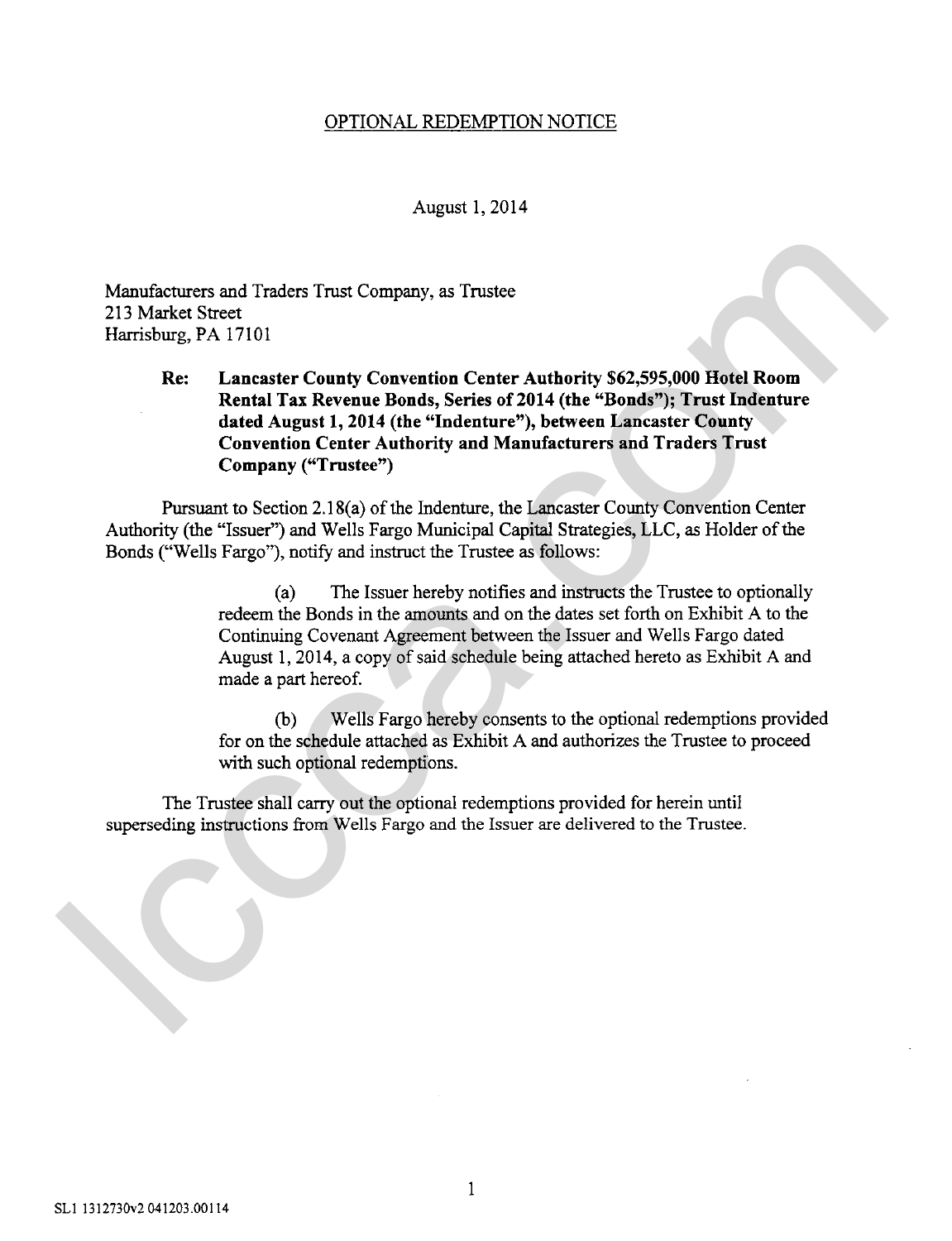IN WITNESS WHEREOF, Wells Fargo and the Issuer have executed this Instruction on the date set forth above.

## LANCASTER COUNTY CONVENTION CENTER AUTHORITY

By \_\_\_

Kevin F. Fry Chairman

WELLS FARGO MUNICIPAL CAPITAL STRATEGIES, LLC

 $By:$ Kristina Eng, Vice President By Evenif P. Fry<br>Chairman<br>WELLS FARGO MUNICIPAL CAPITAL<br>STRATEGIES, LLC<br>Pry Kristina Pre, Vice President<br>Artistina Pre, Vice President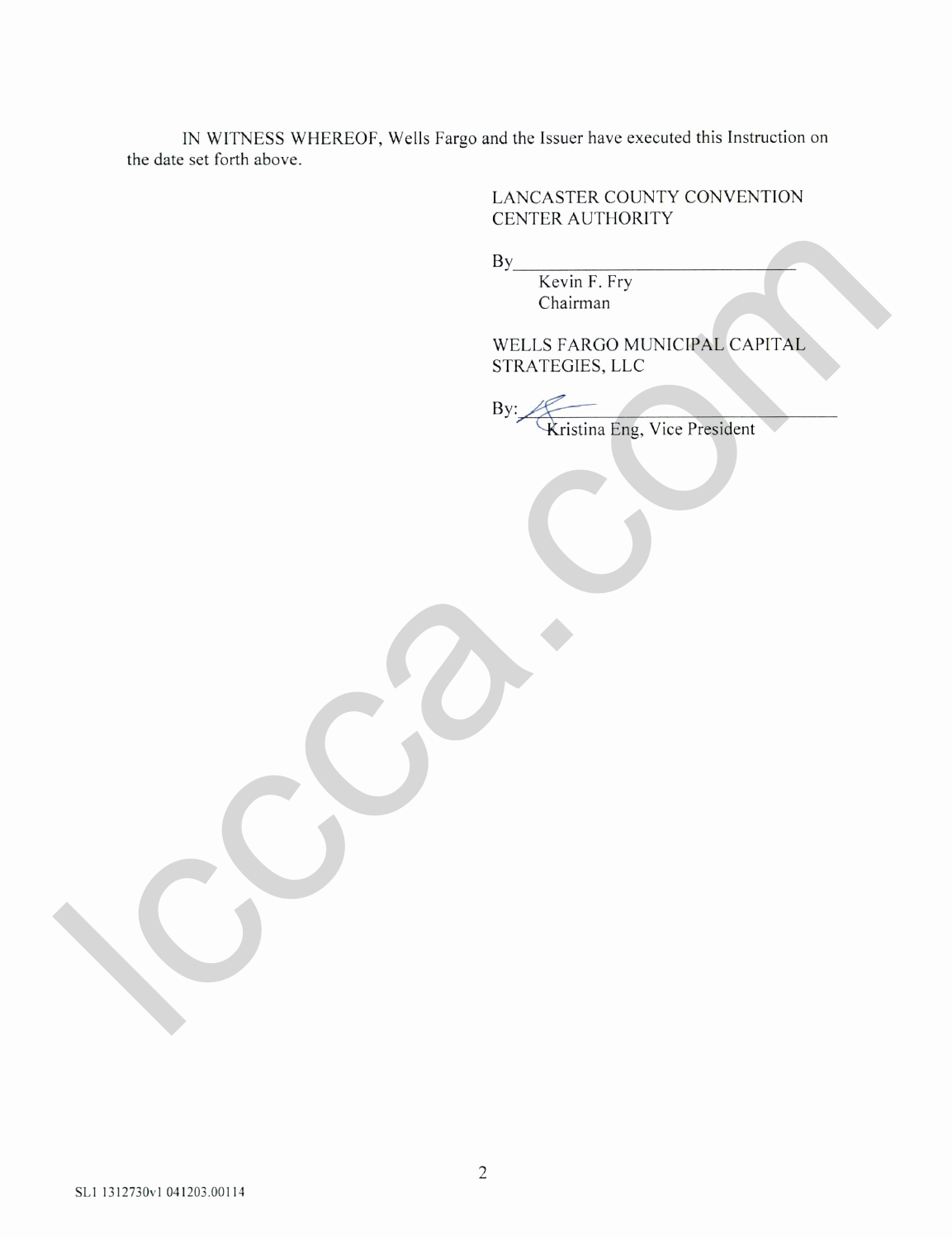IN WITNESS WHEREOF, Wells Fargo and the Issuer have executed this Instruction on the date set forth above.

Y CONVENTION LANCAS TER C( **CENTE** AUTHC By Redistrict Marine Property Continuum Control CAPITAL CAPITAL STRATEGIES, I.L.C.

WELLS FARGO MUNICIPAL CAPITAL STRATEGIES, LLC

By:

Kristina Eng, Vice President